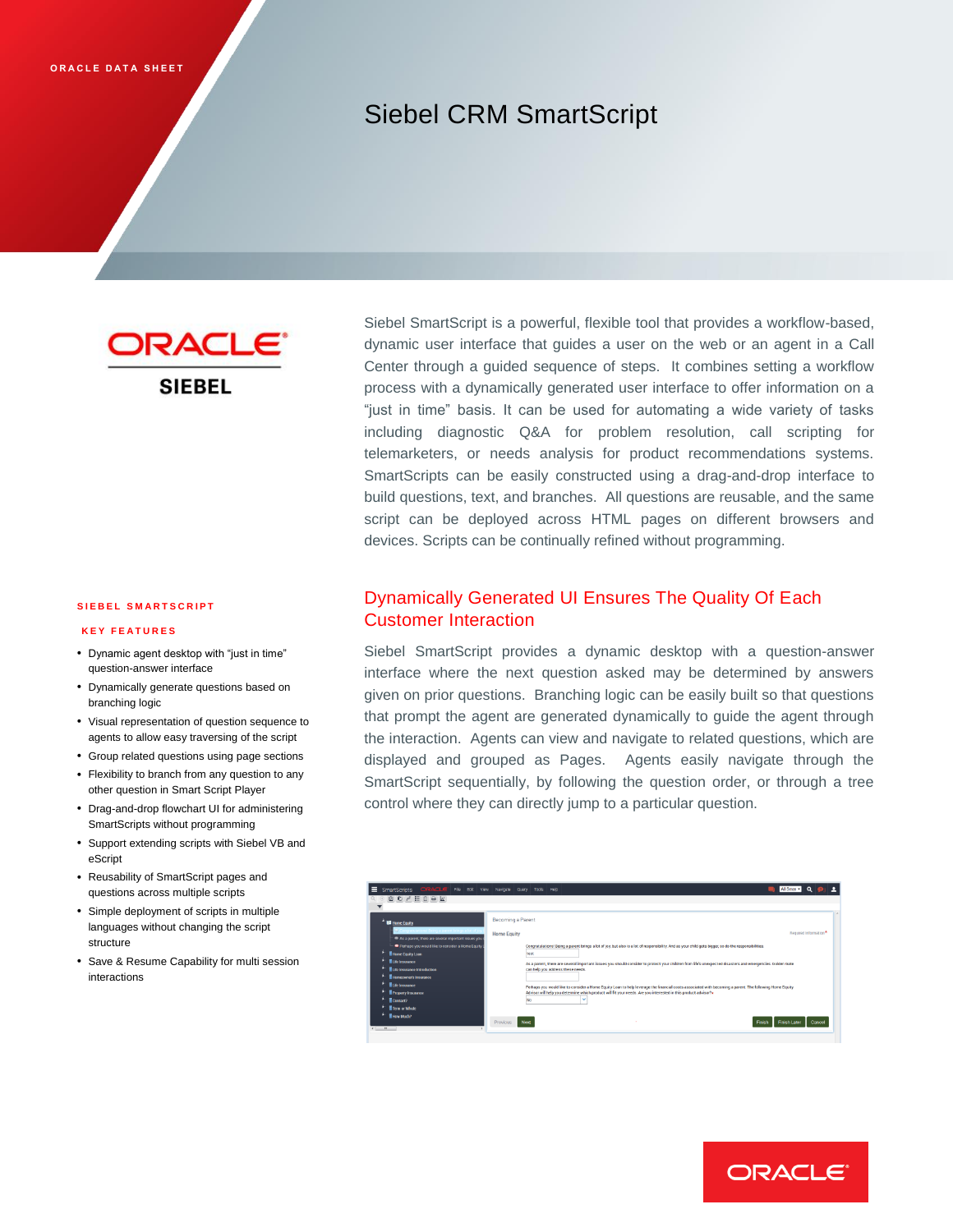### Reduce Training Time and Increase Productivity

SmartScripts incorporate elements that are of tremendous use by inexperienced and experienced agents. Instead of navigating through unfamiliar and sometimes complex screens, agents will be prompted with the next question based on previous answers and a set workflow. Agents will not be required to remember what and how to ask question. They instead will be provided with the exact wording and answer options for every question. Once the business analysts design the SmartScript, it can be immediately deployed to the call center or to the Web.

### Integrate Sales and Service

Siebel SmartScript can be designed to incorporate rules for cross-selling or up-selling. Based on answers provided by a customer over the phone, SmartScript can prompt the agent to inquire about other product or service options. In addition, the sales effectiveness of different approaches can be tested out and refined using SmartScript. Sales per agent can be continually improved using different word phrasings or question sequences.

### Deploy SmartScripts Over The Web

Siebel SmartScript allows call centers to deploy across HTML on the web. With the deployment capability of "create once, deploy everywhere, the same administration and same SmartScripts can be used for both call center and Web. In order to improve the ease of using scripts on the web, all of the questions from the SmartScript that don't require a branch will be displayed at once so it is not necessary to constantly refresh the HTML page. The next set of questions will be displayed based on how the user answers the last question.



# Graphically Design And Modify Call Scripts Without Technical Expertise

Siebel SmartScript uses a graphical, simple, drag-and-drop user interface that allows visualization of the structure of a script. Users simply add new pages or questions through this interface and drag branches between them to create the sequence logic. Instead of requiring weeks or months of IT or engineering time to build a script, SmartScripts can be built at the business analyst level in a fraction of the time. Changing SmartScript structure can be done using the same flowchart UI, allowing continuous improvements to productivity.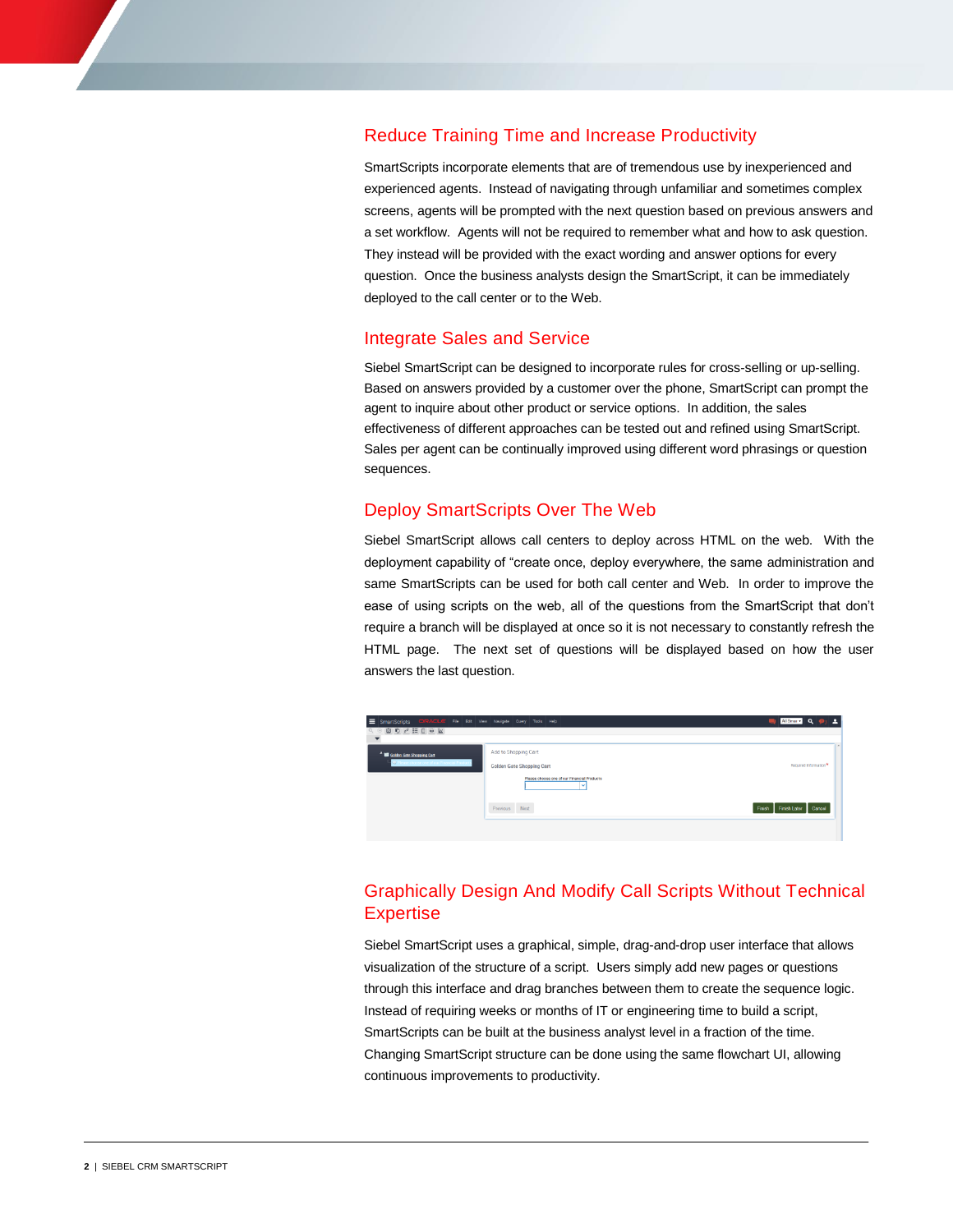

# Easily Deploy Multilingual SmartScript

Any number of translations of SmartScripts can be built just by translating the question and answer strings with the Siebel Administration screen. Once the structure of the SmartScript is built, then it is not necessary to alter it for additional languages. Once a question is translated, since it is reusable across multiple scripts, the task of translating multiple scripts is considerably reduced. When agents run a script, they can choose which language they want to run it in. Alternatively, a question in the script can be used to invoke the proper language in the SmartScript.

| ORACLE' File Edit View Navigate<br>$\equiv$<br>Administration - Sm.<br>Help<br>Query<br>Tools |   |   | ▬▫ |                      |
|-----------------------------------------------------------------------------------------------|---|---|----|----------------------|
| $Q$ $\odot$<br>Pages <b>V</b> Page                                                            |   |   |    |                      |
|                                                                                               |   |   |    |                      |
| First Question<br>Name                                                                        |   |   |    |                      |
| TNE - P4 Paym TNE - P4 Q1 Cross-sell message                                                  |   |   |    |                      |
| TNE - P5 Wrap- TNE - P5 Wrap-Up Q1 Confirm                                                    |   |   |    |                      |
| AA Online Banking(OLB) awareness<br>AA                                                        |   |   |    |                      |
| AA Online Bank AA OLB, online Demo trial                                                      |   |   |    |                      |
| AAA-Bad Credit AAA-Bad Credit Memo                                                            |   |   |    |                      |
| AAA-Bank Infor AAA-Bank Details                                                               |   |   |    |                      |
| AAA-Confirm Ad., AAA-Confirm Address                                                          |   |   |    |                      |
| AAA-Confirm De AAA-Bad Credit Agree                                                           |   |   |    |                      |
| AAA-Greeting AAA-New Service-Move-Billing                                                     |   |   |    |                      |
| AAA-How Much AAA-How much can you pay                                                         |   |   |    |                      |
| $M - 44$<br>$89 - 10$                                                                         |   |   |    |                      |
| Translations $\blacktriangledown$                                                             |   |   |    |                      |
| Translations                                                                                  | A | ۰ | 6  | $1 - 3$ of $3 - e^x$ |
| $\odot$<br>$\sim$                                                                             |   |   |    |                      |
| Label<br>Language A                                                                           |   |   |    |                      |
| English-American<br>Greeting                                                                  |   |   |    |                      |
| French<br><b>Voeux</b>                                                                        |   |   |    |                      |
| Saludo<br>Spanish                                                                             |   |   |    |                      |

# Leverage the power of Siebel Products with SmartScript

Siebel SmartScript is fully integrated into Siebel Applications. Siebel CTI can be used to capture information about a call, start a SmartScript, and use this CTI information in the SmartScript. Assignment Manager can be used to assign tasks created in a SmartScript and then return that information to SmartScript. Siebel's knowledgebase of Decision Issues and Solutions can be effectively used to build a dynamic troubleshooting script. SmartScript can capture information about a user, which can then be passed to the Siebel Product Configurator to make product suggestions.